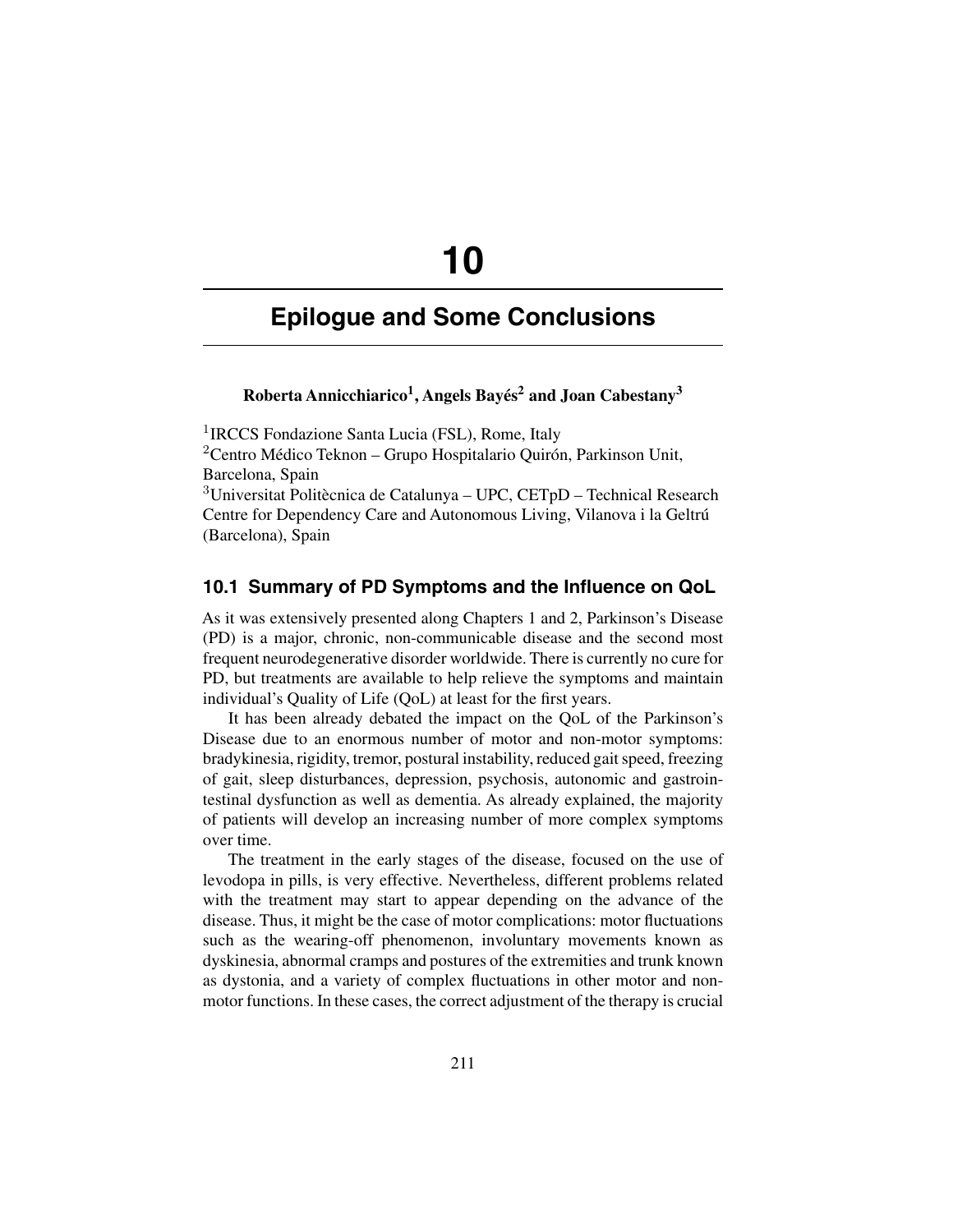for avoiding to decrease the QoL of the patient. The motor symptoms are especially responsible of falls and gait impairments and negatively impact on QoL by reducing the ability to perform many activities of daily living. They are the major causes of institutionalisation and to lose the capability to live independently. Daily tasks at home: self-care, food preparation, hygiene, become difficult, as do many activities outside the home (shopping, visiting friends/family, leisure activities . . .).

The global management of this disease has to be based on a simultaneous treatment and consideration of different symptoms that usually are treated in different by different specialists. Unfortunately, many times no integration between data is made and there is a lack of information about the overall condition of the patient and, furthermore, there is not enough communication between the healthcare professionals treating the patient.

REMPARK system, discussed along the present document is a good example of the recent advances in technologies for people with neurological diseases, focused on the development and validation of tools, techniques and overall solutions for the effective management of PD. The system exhibits the combination of two technologies that promise to radically change the daily management of PD: the so-called wearables technology (WT) and the machine-learning based algorithmic approach.These technologies can provide objective, high frequency, sensitive and continuous data on motor and nonmotor phenomena in PD. Thanks to the technology, it is possible to solve one on the major existing problem: the data acquisition over a continuous time period. An important aspect of a WT system is that it allows remote monitoring of symptoms with its obvious potential advantage for patients and health economics.

# **10.2 Existing Barriers of PD Management**

In order to preserve their quality of life and allow them to live independently for longer while experiencing their burdens, PD patients fully resort on tailored treatments that can address the symptoms as they appear or prevent/delay the onset of other symptoms and co-morbidities. Emerging systems, like REMPARK, try to improve the efficacy of disease management and treatments in the current clinical practice that presents the following major obstacles:

• **Barrier 1: Lack of accuracy and completeness when reporting about own symptoms.** Due to the cognitive impairments, distress or the evasive nature of some of the symptoms caused by PD, the patients often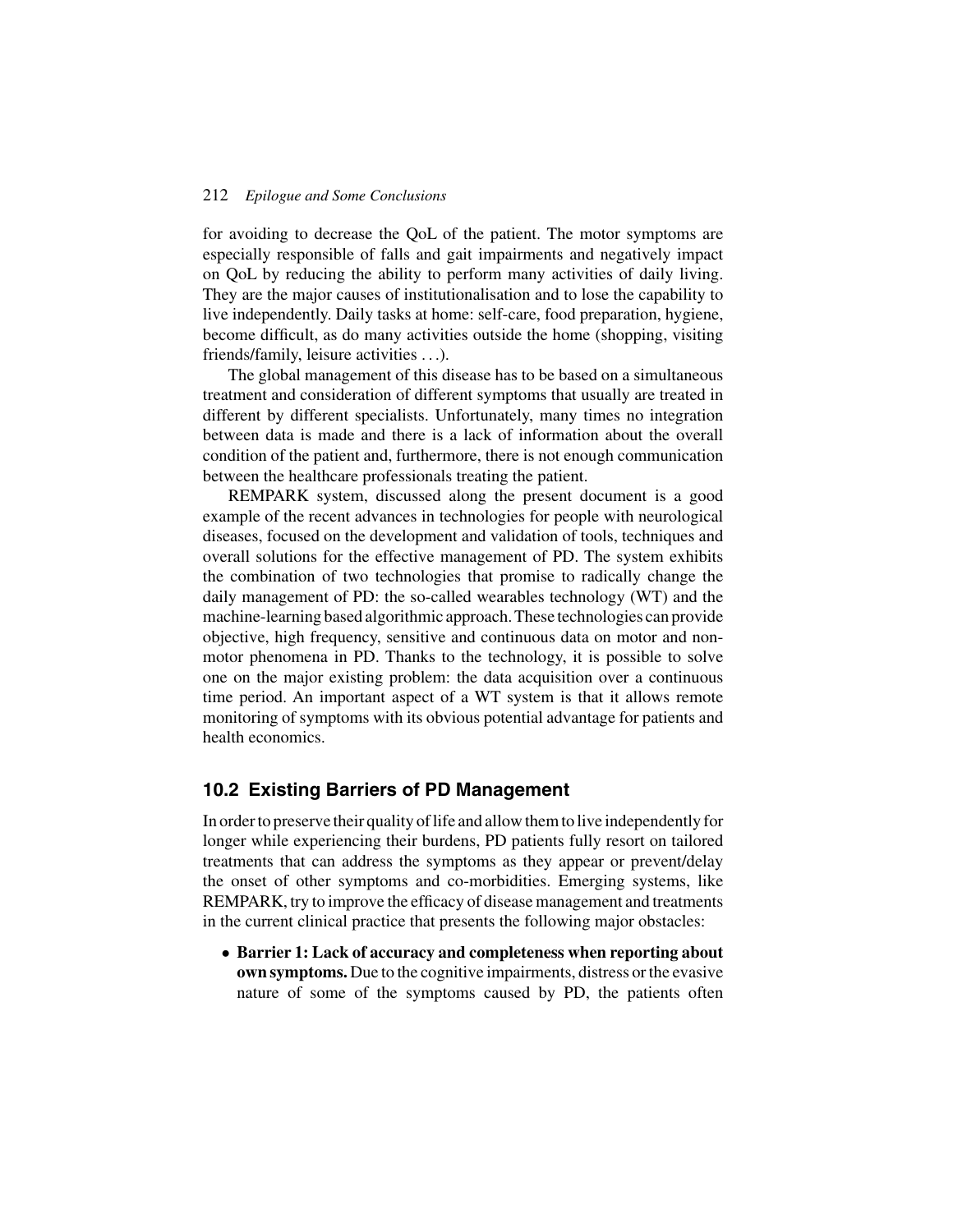find difficulties or lack sufficient ability to provide reliable/consistent clinically relevant information about the symptoms they experience in order to optimise the treatment. In particular, often the patients are not aware of the onset of dyskinesia and sometimes it is even difficult for them to distinguish between ON/OFF periods. However, these are key information items for the doctor to adjust the treatments.

- **Barrier 2: Missing information about the PD symptoms and signs of disease progression at clinical level.** The current available means to report and monitor the symptoms are modest as compared to the huge challenge posed by the variety of PD symptoms and their fluctuations. The patient's visits and self-reporting may not throw reliable or complete evidence for the physician to cope with the entire picture and overall phenomena surrounding their patient's day-to-day. Most of the evidence used builds on reporting provided by the same patients and they often lack the ability to undertake this task.
- **Barrier 3: Compromised self-care and adherence to treatments.** Treatment regimens (medications, times, doses) and adherence to treatment are crucial for a correct PD management and the QoL of the patients. PD patients resort to prescribed regimes, but this seemingly simple commitment may represent a non-trivial feat, since patients must add on top of the overall burden the challenge of self-care, which is often difficult to achieve due to the many impairments and distresses linked to the disease. Cognitive deficits such as attention, communication, memory, and executive functions; depression and impulsive behaviours play a key role in the common lack of adherence and self-efficacy in co-management of the disease.
- **Barrier 4: Symptoms recognition in time to better administrate the medication dose.** Another related barrier is the capability of the professional to properly assess the number of OFF hours the patient has experienced to judge, based on that information, the therapeutic effect of the administered therapy, since it is based on daily or patient recall. Thus, the practitioner has difficulties for adjusting the continuous dose and control the administration of extra doses, mainly when an infusion pump therapy is used.
- **Barrier 5: Usability from the patient's point of view.** Some patients with Parkinson's have OFF phases so severe that they cannot even selfadministrate extra doses. Patients with severe OFFs, which have no caregivers who can perform this task for them, often cannot choose the treatment with continuous infusion pumps.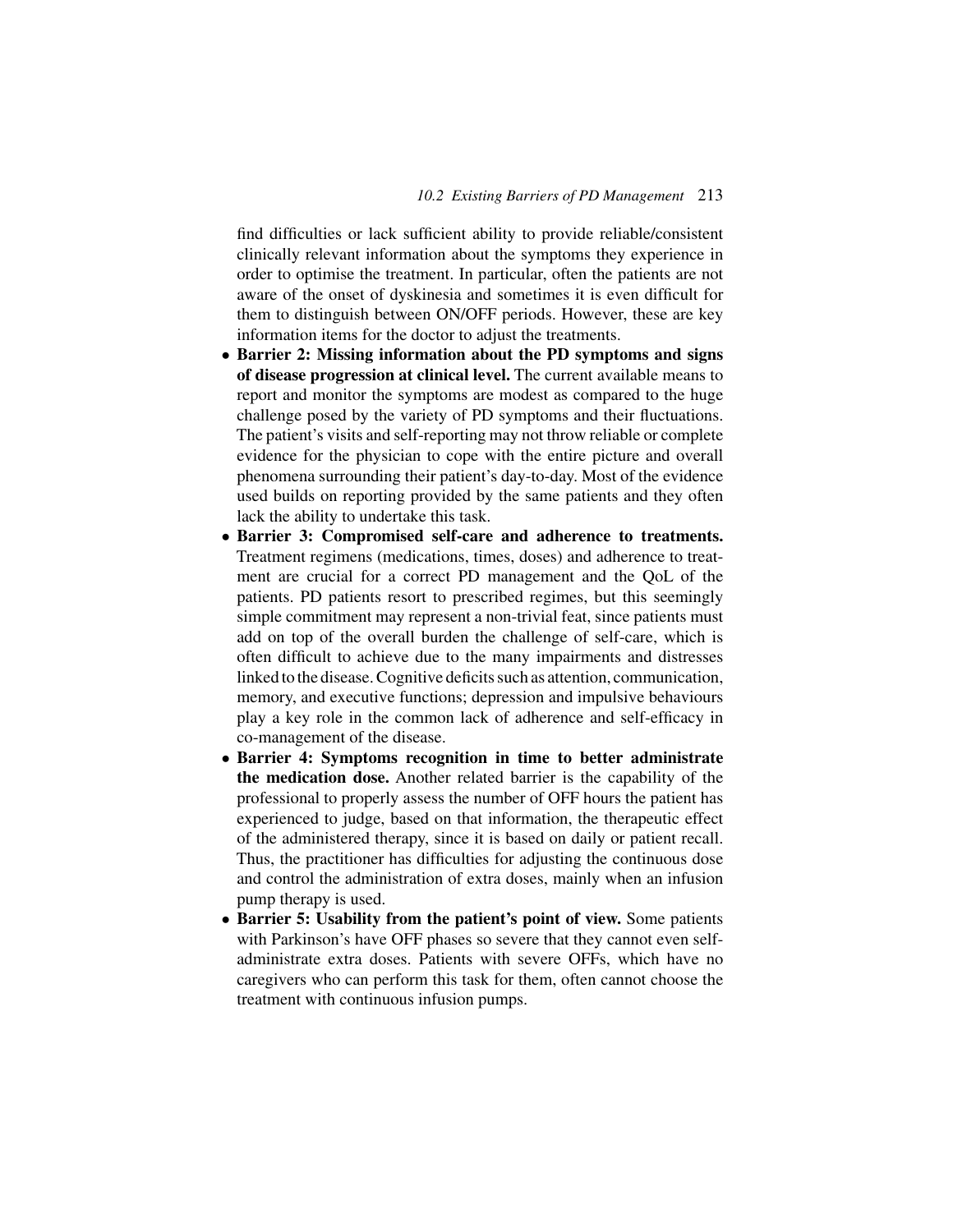# **10.3 The Role of the REMPARK System in the Context**

REMPARK system was proposed and has been developed as a personal health system for the remote and autonomous management of PD. It is composed of wearable sensors for the detection and measurement of motor symptoms, a high level analytical layer and decision support tool, and a care platform (DMS) for professional care providers, patients and family. It enables the real-time, continuous and quantitative identification of the patient's motor symptoms in ambulatory conditions. The novelty and added value of REMPARK relies on using just one inertial sensor located and fixed to the patient's waist and a mobile interface to constantly read and send to the remote server a wealth of key relevant motor symptoms related to PD.

After symptoms' identification, the system is also able to provide some degree of actuation, like gait guidance mainly with an auditory cueing system, automatic fall detection and alarms, and assistance for self-management during daily life activities. Further development of the system should also include an automatic control of an infusion pump for a more accurate dosage or a delivery of an extra dose, when necessary.

The remote computing platform underneath REMPARK provides automatic data storage, processing, analysis and visualization tool so that other relevant actors, doctors and caregivers, can be included in the loop and can provide the best-informed, evidence-based and personalized action for therapy and healthcare management. In particular, REMPARK can be used to extract indicators of the disease evolution and open the possibility of a better adjust of the medication and treatments.

One of the main advantages of REMPARK is its alignment with the actual evolution of the care models, that are moving from reactive to proactive approach. The strength of the system relies on the ability to obtain, analyse and integrate data from different sources: sensors, patient reported data and healthcare professionals.

The system is able to receive the data transmitted from the sensors. For each individual patient, it is possible to define a range of normal values, permitting to stablish some levels of alarms according the thresholds defined by the professionals. Any deviation from normal event creates an alert on the system and consequently there is a reactive intervention. The DMS includes a shift management module that manages the tasks and users that are at each shift. The shift manager can see the workload and type of activities done in the centre for efficient management of the care process.

The REMPARK system is an interesting solution that includes a wide range of functionalities for delivering comprehensive and customizable integrated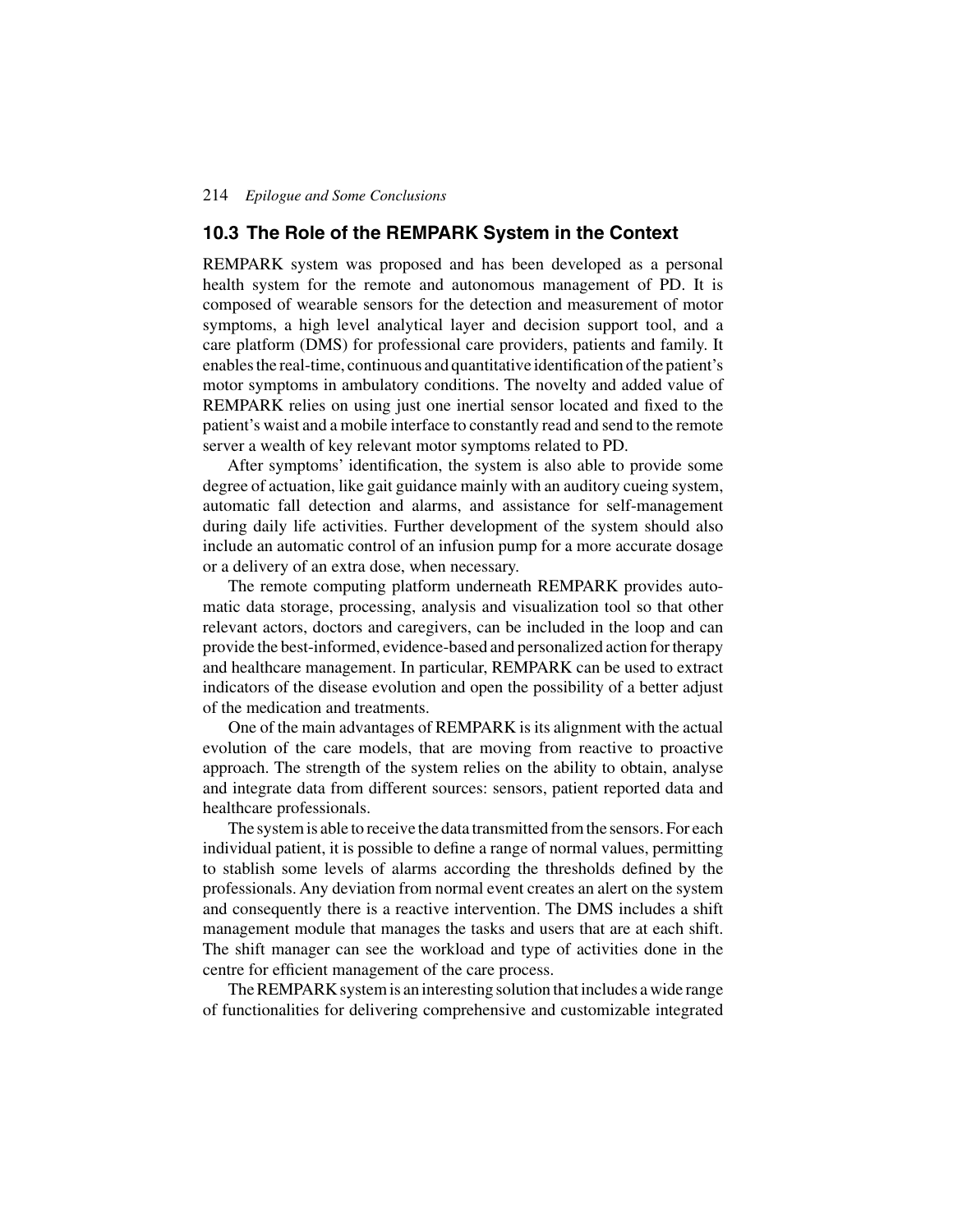care by a multidisciplinary team, but it also enables the treating physician to maintain a supervision of the patient throughout the journey; from patient disease diagnosis, through treatment plan definition, customizing specific protocols. One of the main problem in most existing systems for disease management is that the patient's data used for treatment is collected on the system overtime and is not updated by other systems that are used for treating the patient. This problem is particularly relevant when the patients are affected by a multimorbidity.

Multimorbidity is commonly defined as the presence of two or more chronic medical conditions in an individual and it can present several challenges in care particularly with higher numbers of coexisting conditions and related polypharmacy. For this reason the patient is treated by the neurologist for the PD and in parallel he is treated by the general physician in the community for other health conditions. Typically, a completeintegration between data doesn't exist and there is a lack of information about the overall condition of the patient. Furthermore, the communication between the healthcare professionals treating the patient is quite limited. This way of delivering care results in a fragmentation, some duplication and lacks of coordination.

REMPARK, offers an integrated environment for data and knowledge sharing for all care providers and also it provides clinical guidelines and a decision support tool for healthcare providers helping in management of patient's disease. This tool enables treating several conditions at the same time in a coordinated way avoiding the interaction among drugs and the negative impact on the patients compliance.

Another additional value is the available integrated platform, allowing the stablishement of improved communication channels among patients and professionals (doctor, nurse, etc.)

Some advantages for the patients are the increase of their treatment performance scores, the improvement of the patients' empowerment and a good degree of satisfaction.

## **10.4 Limitations of the REMPARK System**

The characteristics and advantages of REMPARK system would contribute, for sure, to the mitigation of the barriers analysed in the Section 10.2. It is obvious that some limitations exist, and because a main part of REMPARK is the sensor (a wearable device) for the detection and measurement of the motor symptoms related with PD, part of the inherent limitations are in line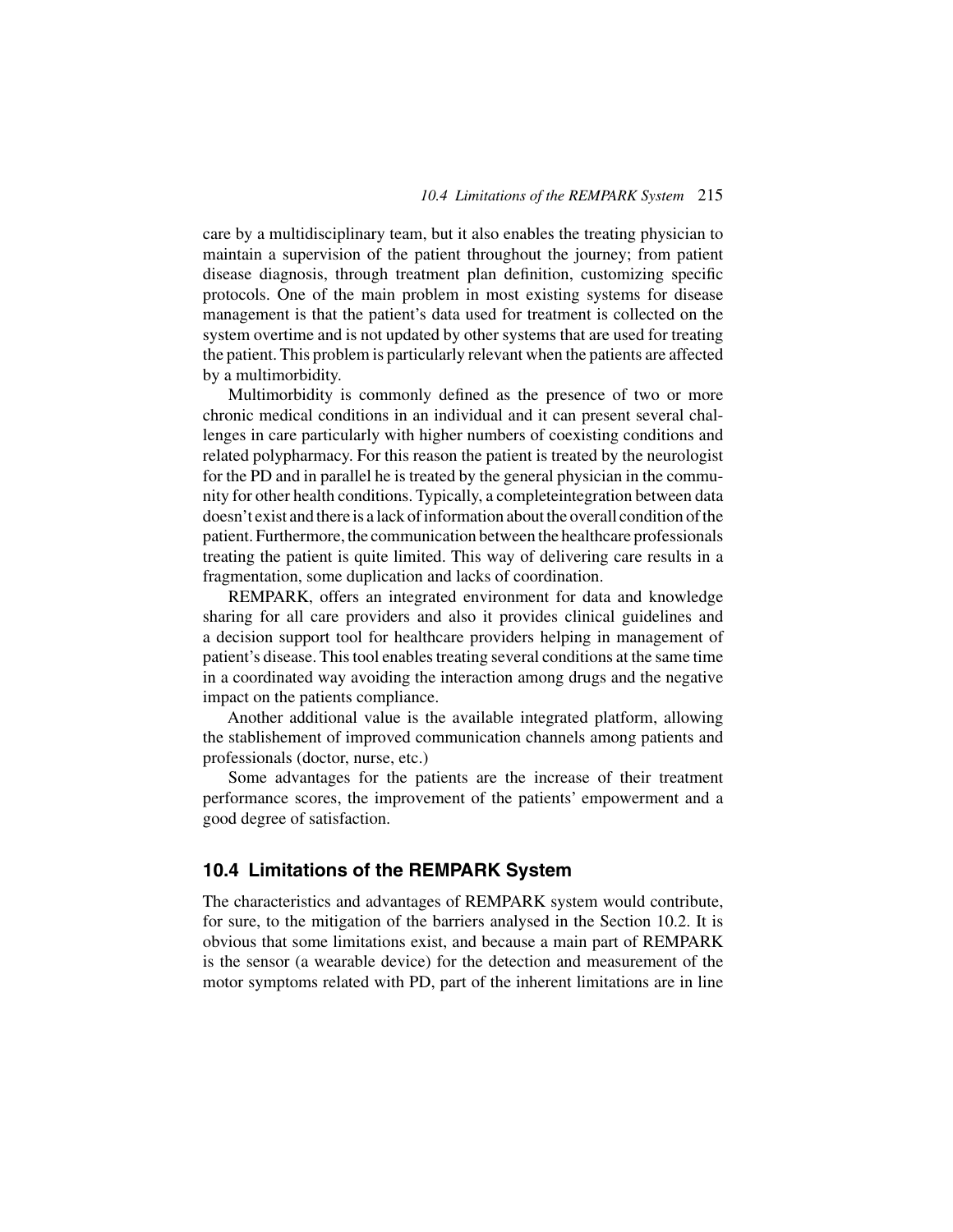with those of different wearable products developed for their use in e-Health domains.

There is a need to improve the cost-to-benefit ratio of WT strategies and their effectiveness for chronic disease and rehabilitation therapy management. Innovative research is still needed to continue developing the best combination of wellness, special needs and technologies in order to assist and maintain the preferred QoL for individuals with chronic disabilities and older adults.

A further limitation is the need of a refinement of the technology to correctly measure and monitoring non-motor symptomatology of the disease. Patient priorities and sources of disability often arise from non-motor deficits, such as: depression, anxiety, fatigue, orthostatic hypotension, sleep disturbance. There is a need for developing unobtrusive systems to monitor non-motor end points in the home environments and community settings.As it has been presented along the chapters, REMPARK was designed as a complete system, where in a limited way, the consideration of the non-motor symptoms was already included and worked-on. Further versions of REMPARK system must, for sure, consider and emphasize these aspects.

Usability of the REMPARK system was a challenge from the beginning of the project and quite good results are reported in Chapter 9. A problem that the consortium was working-on and tried to solve is the PD patient's adapted smartphone interface. The special adapted interface (see Chapter 6) is a good point for the usability and acceptability of the system.

After the REMPARK project finalization, relevant experiences would be used for an improved version of the different parts of the system, but always some common issues related with the acceptability of wearables in general would be encountered.

Systems are often not as user friendly or compelling to adopt as they should be. Currently, patient and care giver engagement with wearable and mobile technology is modest, as shown by recent studies.

A lack of motivation to use wearables and monitoring systems should not be underestimated, particularly in the absence of meaningful feedback provided to their users. Preliminary evidence suggests that patient empowerment and their inclusion as active players in the development of research activities may favourably impact on compliance. As a preliminary conclusion, it could be stablished that additional research is needed to determine the characteristics and the feasibility of wearable systems for long-term monitoring of motor and non-motor symptoms that would be acceptable to patients.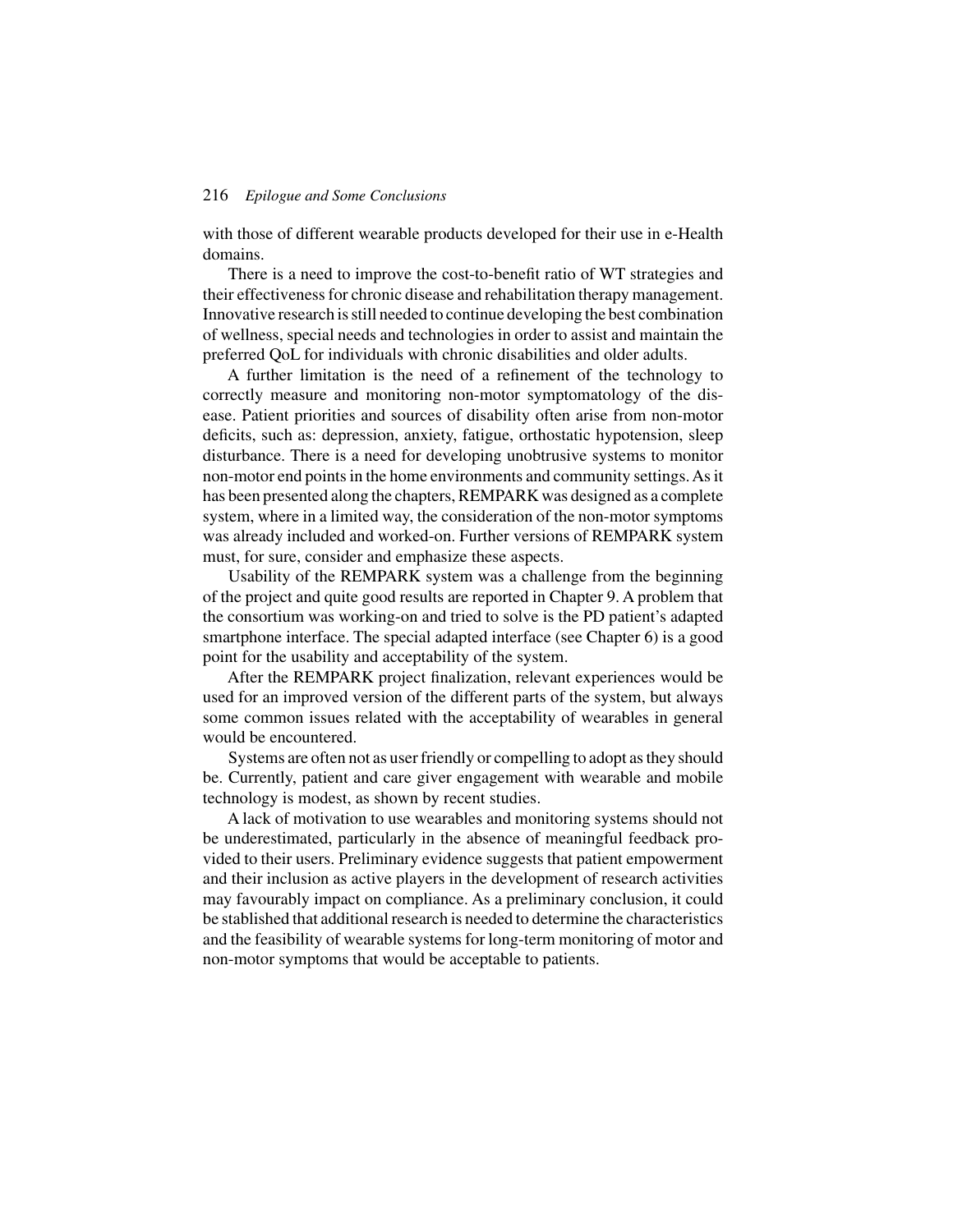# **10.5 Clinical Applicability of the REMPARK System**

The power and usefulness of the devices and systems based on ICT technologies are still under-recognized by a part of the physicians and professionals participating in the treatment and management of the PD patients. Its potential, considered as an aid to the patients, is also under-exploited.

In the case of REMPARK, the system is based on non-obtrusive elements worn by the patient: the waist inertial sensor, a smartphone and an auditory cueing system. The elements seamlessly communicate with each other and with the server platforms providing further service and capabilities. REMPARK is an interoperable standalone solution that can be easily integrated in Hospital Management Systems and external eHealth services operated by third parties.

The REMPARK system core is a sensor device placed on the patient's waist that it is able, as it has been already explained, to identify and quantify the main motor symptoms of PD (bradykinesia, dyskinesia and FOG) in real time. This sensor also recognizes and registers the patient's motor fluctuations (ON and OFF motor states) in ambulatory conditions in a very reliable and automatic way while patients are performing their normal activities. Finally, the device wirelessly transmits this information to a server.

Furthermore, the use of these devices with the described characteristics would enable the doctors to accurately personalize medication intakes and, thus, improve the patient's response to the treatment. A system with the REMPARK characteristics would result an invaluable tool in the diagnosis and management of PD. A correct detection of the symptoms would help to, on one hand, enhance the effectiveness of the oral medication through a better regimen adjustment; on the other hand, to automatically control the administration of an extra dose when the patients are using infusion pumps (apomorphine or duodopa). These new approaches are aimed at significantly improve the QoL of patients and, it will allow a deeper understanding of the personalized evolution of the disease.

An additional benefit is represented by the contribution of the system to the real and effective implementation of a multidisciplinary care. In fact, clinical experience suggests that optimal management requires a multidisciplinary approach, with multifactorial health plans tailored to the needs of each individual patient. In case of PD patients, the multidisciplinary team includes physiotherapists, occupational and speech-language therapists, dieticians and social workers.